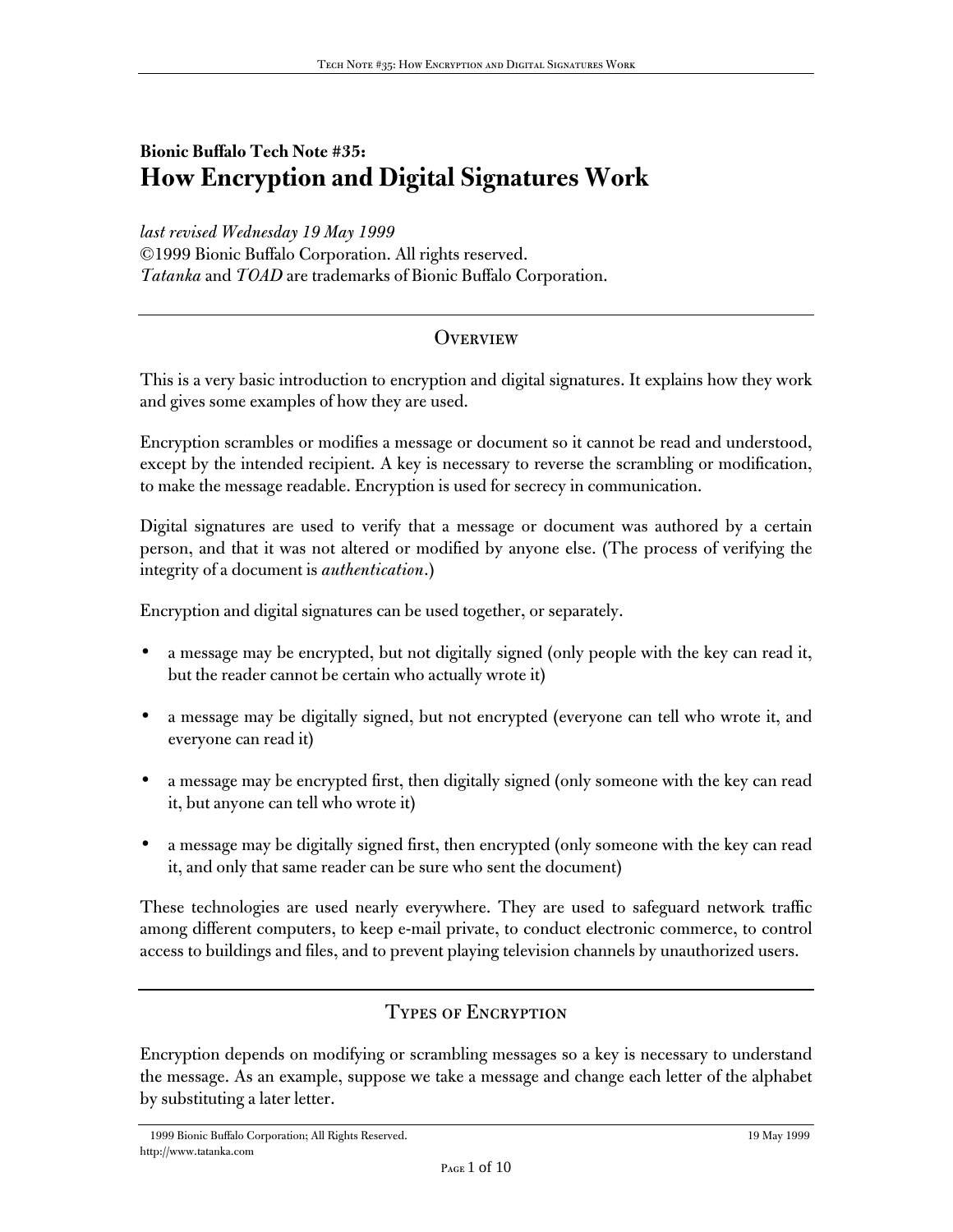- If the key is 1, then chose the next letter: A becomes B, B becomes C, C becomes D, and so on.
- If the key is 2, then chose the letter two letters later: A becomes C, B becomes D, C becomes E, and so on.
- For other keys, use the key to skip the specified number of letters.

If the original message is

CATS HAVE FUR

then the encrypted version depends on the key as follows:

(key = 1) DBUT IBWF GVS (key = 2) ECVU JCXG HWT (key = 3) FDWV KDYH IXU ...and so forth

To decrypt the message, the recipient uses the key to shift the letters of the alphabet backwards by the correct number.

This example is contrived and (obviously) too simple to use in real life. The key would be easy to find, just by trying 25 possible numbers. However, it illustrates two points:

- the total number of keys possible is 25; this is known as the size of the *key space*
- the same key is used to encrypt the message, as is used to decrypt the message; such a scheme is called a *symmetric* cryptosystem

In real life, the scrambling mechanisms are much more complex, and the key spaces are much larger:

- banks communicate with ATMs using a key space of  $2^{56}$  (about  $72,058,000,000,000,000$ ) keys
- web browsers on the internet secure traffic using a key space of  $2^{128}$  keys (a number 39 digits long)

Key spaces are normally measured in bits. The DES algorithm used by ATMs has a 56-bit key space, since there are  $2^{56}$  possible keys. The scheme used by web browsers is considered to have a 128-bit key space.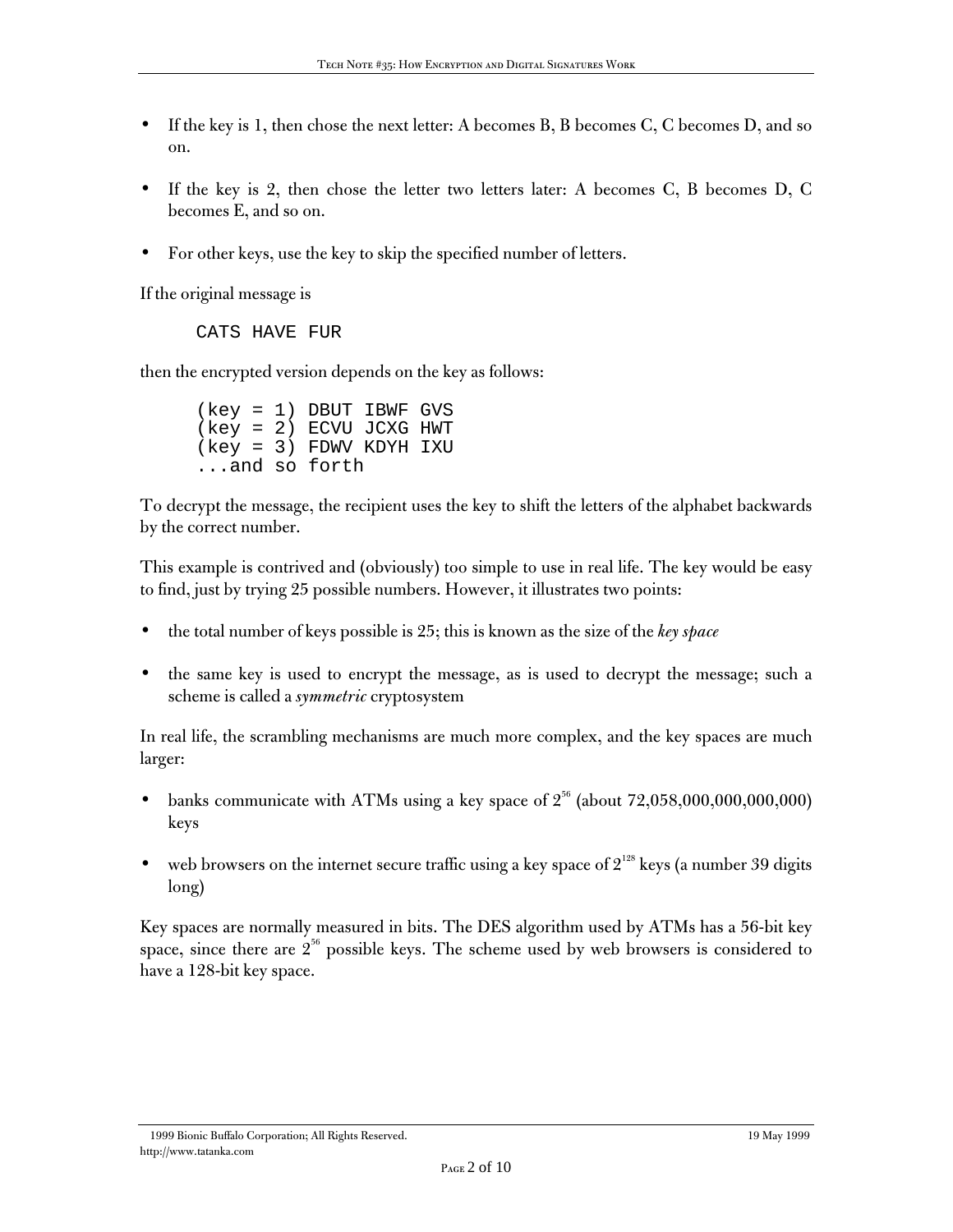There is a second kind of cryptosystem, which uses one key to encrypt, and a different key to decrypt. Such a system is called an *asymmetric* cryptosystem. It has the advantage that many people can use the encryption key to encrypt messages for a recipient, but only the recipient who has the decryption key can read and understand them. When the encryption key is published for anyone to use, then this is called a *public key* cryptosystem, since one of the two keys is public.

## DES: An Example of a Symmetric Cryptosystem

One of the most common symmetric encryption mechanisms is DES (Data Encryption Standard), which is a U S Government standard widely used in financial and many other applications. DES uses a 56-bit key to scramble and unscramble messages. Messages are encrypted or decrypted 64 bits at a time. Encryption is done in 18 steps: an initial permutation, 16 operations called *rounds*, and a final permutation.

The initial permutation is a simple rearrangement of the bits in the input.

Each of the rounds is the same, except for the inputs. The output of one round becomes the input for the next round. Each round has seven steps:

- 1. The 56-bit key is shifted and permuted, and 48 bits are selected.
- 2. The right half of the 64-bit output of the previous round is permuted and expanded, and 48 bits are selected.
- 3. The 48 bits from Step 1 are XORed with the 48 bits from Step 2.
- 4. The result of Step 3 is divided into 8 different 6-bit numbers. Each of these numbers is used to index into a table to produce 8 new 4-bit numbers. The indexing operation is not simple, and this step and the design of the tables (called *S-boxes*) are crucial to the strength of the encryption.
- 5. The 32 bits produced by Step 4 are rearranged again. (This permutation is called the *Pbox*.)
- 6. The left half of the 64-bit output of the previous round is XORed with the output of Step 5, to become the right half of the output of this round.
- 7. The right half of the 64-bit output of the previous round becomes the left half of the output of this round.

The final permutation is another rearrangement of the input bits, and is the simple inverse of the initial permutation.

Decrypting a DES message is almost the same as encrypting it, except that the selection of the 48 key bits for each round is done so that the 16 rounds see the key selections in reverse order.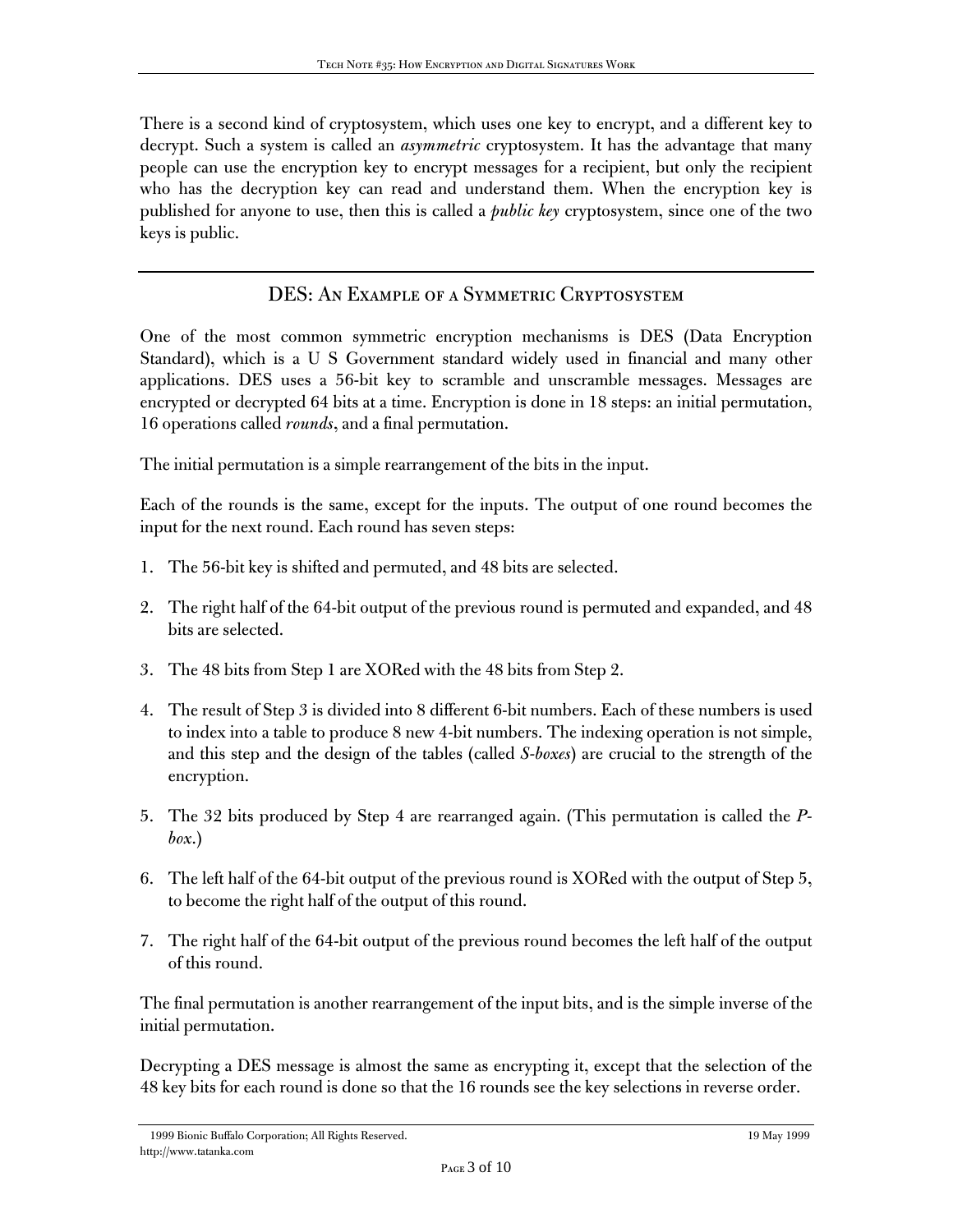Conceptually, the whole process is a complex scrambling operation, although there is an underlying mathematical rigour to the design. The reason DES encryption works is that there is no known, simple way to unscramble a message without the key. To break the code, an attacker would have to try large numbers of keys, even with known systematic attacks. It is the computational difficulty of trying this which makes DES secure. (However, see the section *Comparing Different Cryptosystems*, below.)

One characteristic of DES is typical of symmetric cryptosystems: the key size is fixed. Each symmetric algorithm almost always has a single, fixed key size.

## RSA: An Example of an Asymmetric Cryptosystem

One of the most common asymmetric cryptosystems is RSA, named for the initials of the inventors (Rivest, Shamir, and Adleman). Like most asymmetric algorithms, RSA has variable key sizes, and is based on mathematical problems instead of on fixed scrambling operations. Of course, like all asymmetric algorithms, the encryption key is different from the decryption key.

RSA is based on prime numbers. Unlike DES, which is based on a complex scrambling operation, RSA depends on simple scrambling. On the other hand, for the same encryption strength, RSA uses much larger keys.

An RSA encryption key consists of a pair of numbers *(N, E)*. To encrypt a message *M*, the sender computes  $C = M^E \mod N$ ; the result is the encrypted (ciphertext) message.

The receiver must decrypt by solving the equation  $C = M^E$  mod N, for the value of M. If this were easy, then anyone could decrypt the message and the cryptosystem would not be of much use. Therefore, it must be difficult to be useful. In fact, it must be so difficult as to be infeasible to anyone who did not have a clue about the solution.

To accomplish this, choose the values of *E* and *N* in the following way:

- 1. Choose two large prime numbers, *P* and *Q*.
- 2. Choose *E*, so that *E<PQ* and *(P-1)(Q-1)* have no common factors. (That is, they are relatively prime.)
- 3. Compute  $D=E^{-1}(mod(P-1)(Q-1))$ , so that  $DE=1(mod(P-1)(Q-1))$ .

The number or clue *D* needed to solve the problem easily is known as the *decryption key* or *secret key*, since only the intended recipient knows it. The value *E* is known as the *encryption key* or *public key*, since anyone who needs to send a message can and must know it.

Without knowing *D*, if the values of *P* and *Q* are large enough, the equation  $C = M^E$  mod *N* is extremely difficult to solve for *M*. Some implementations of RSA use values so large that all of the computers on earth, working together, could not compute the solution in less than billions of years.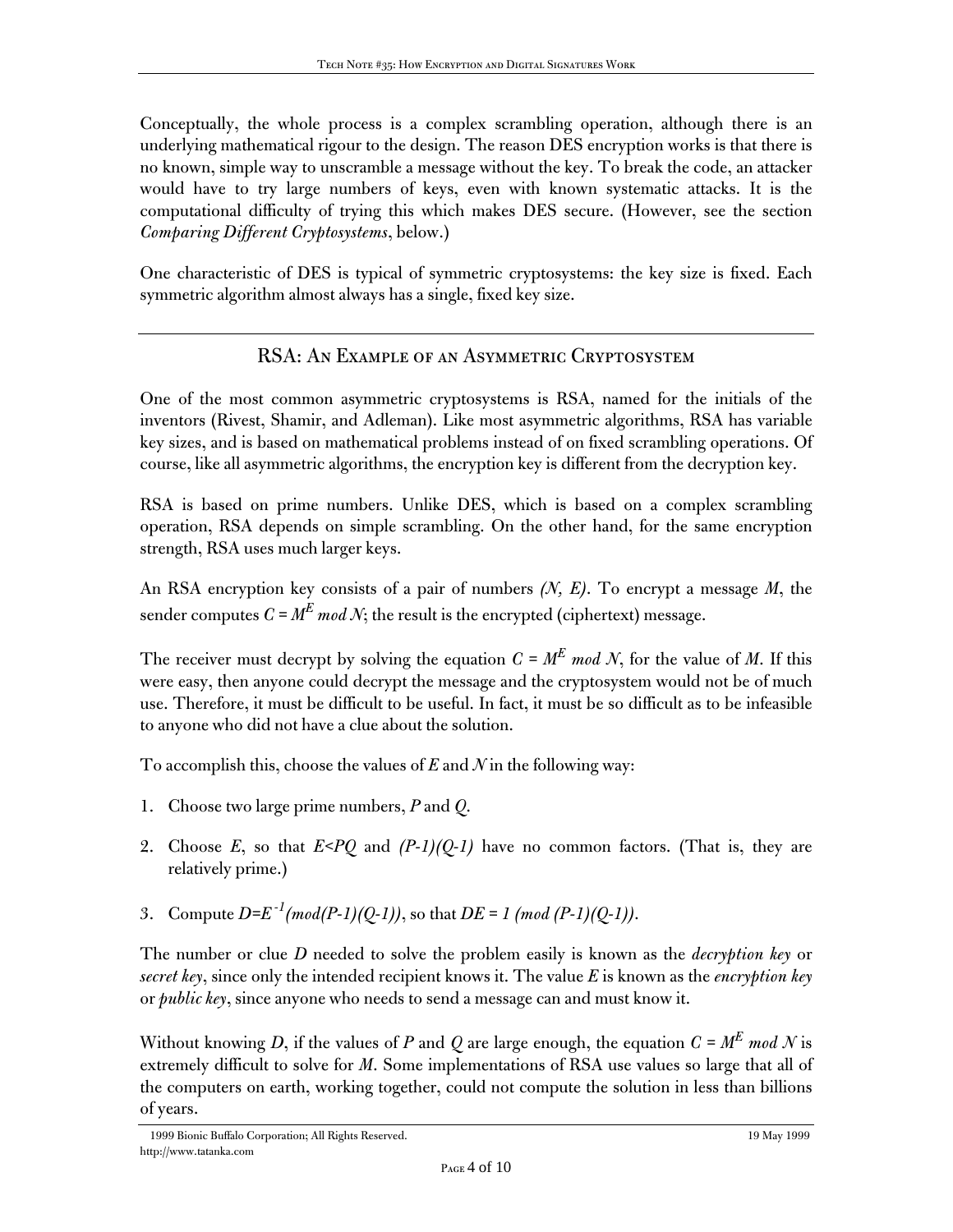Of course, someone may develop a new way to solve the equation, which does not require so much computation. However, mathematicians have been trying (for other reasons) to solve this equation for a long time, and many believe there is no shortcut to a solution.

As with other public key cryptosystems, the key length of RSA is variable. By choosing a longer key, more computation is required to solve the equation, and hence the message is more secure.

## DSA: An Example of a Digital Signature Mechanism

One of the most common digital signature mechanisms, the Digital Signature Algorithm (DSA) is the basis of the Digital Signature Standard (DSS), a U.S. Government document. As with other digital signature algorithms, DSA lets one person with a secret key "sign" a document, so that others with a matching public key can verify it must have been signed only by the holder of the secret key.

Digital signatures depend on *hash functions*, which are one-way computations done on a message. They are called "one-way" because there is no known way (without infeasible amounts of computation) to find a message with a given hash value. In other words, a hash value can be determined for a given message, but it is not known to be possible to construct *any* message with a given hash value. Hash functions are similar to the scrambling operations used in symmetric key encryption, except that there is no decryption key: the operation is irreversible. The result has a fixed length, which is 160 bits in the case of the Secure Hash Algorithm (SHA) used by DSA.

In practice, digital signatures are used to sign the hash values of messages, not the messages themselves. Thus it is possible to sign a message's hash value, without even knowing the content of the message. This makes it possible to have *digital notaries*, who can verify a document existed (and was signed), without the notary knowing anything about what was in the document.

The private key in DSA is a number *X*. It is known only to the signer.

The public key in DSA consists of four numbers:

- *P* is a prime number, between 512 and 1024 bits long
- *Q* is a 160-bit prime factor of *P -1*.
- $G = h^{(P-1)/Q}$ , where  $H \leq P 1$  and  $G \mod Q \geq 1$ .
- $\gamma = G^X \mod P$ , which is a 160-bit number.

A signature on a document's hash value *H* consists of two numbers *R* and *S*:

 $R = (G^{K} \mod P) \mod Q$ , where *K* is a randomly-chosen number < *Q*.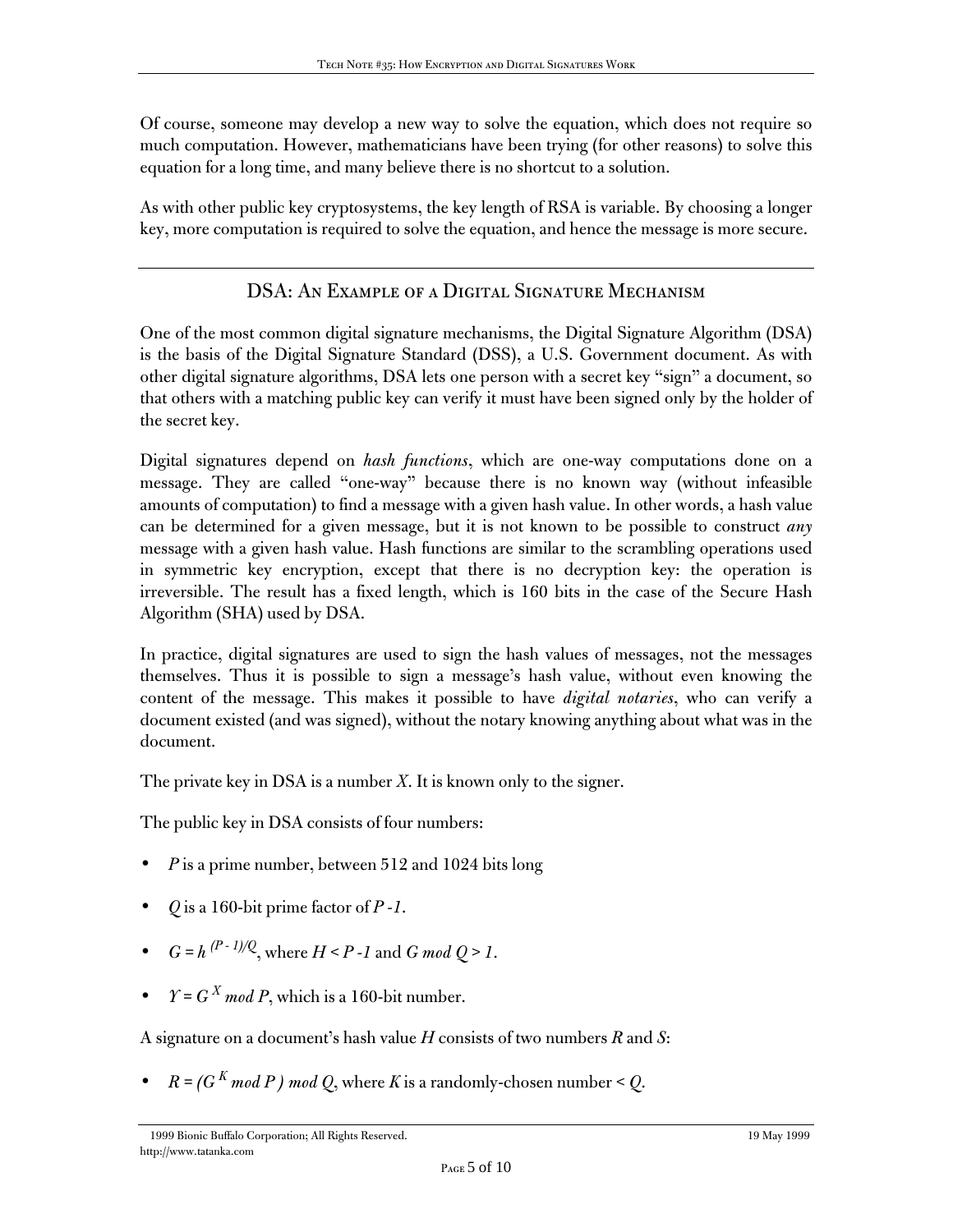•  $S = (K^{-1} (H + XR)) \mod Q$ 

To verify the signature, a recipient must compute a value V from the known information:

- $W = S^{-1} \mod Q$
- *U1 = HW mod Q*
- *U2 = RW mod Q*
- $V = ((G^{UI} Y^{U2}) \mod P) \mod Q$

If  $V = R$ , then document was signed by the person with the public key  $(P, Q, G, Y)$ .

The security of DSA is based on the computational infeasibility of finding a solution for the equation  $S = (K^{-1} (H + XR)) \mod Q$ , when *X* is not known.

### Comparing Different Cryptosystems

There are hundreds of different cryptosystems and signature systems available. They are commonly compared with regard to security, computational effort, convenience, implementation quality, political considerations, and commercial factors. This Tech Note will not go into detailed comparisons, but will list some considerations that are important.

### **SECURITY**

The first consideration in evaluating cryptosystems is security: how easy is it to read an encrypted message, or forge a digital signature?

Unfortunately, the answer cannot usually be given with certainty. It is rarely possible to prove that a certain amount of computation is needed to break a code. Advances in mathematics, and the presence of secret or hidden mechanisms in an algorithm are the most common reasons given for not being sure how secure a given system might be.

Almost all experts believe the strongest recommendation for the cryptographic strength of a system is its ability to withstand sustained, public scrutiny. The mechanisms believed to be the strongest are those, which have been public for the longest time, allowing cryptographers the opportunity to try and break them.

*Don't trust a secret or proprietary system: if it hasn't withstood public study and criticism, it hasn't passed the most reliable test for security.*

The mere fact that a system is in wide use does not mean it is considered secure. DES has already been broken, and DSA is considered by many to be nearly broken, in spite of the fact that these two systems are currently very popular.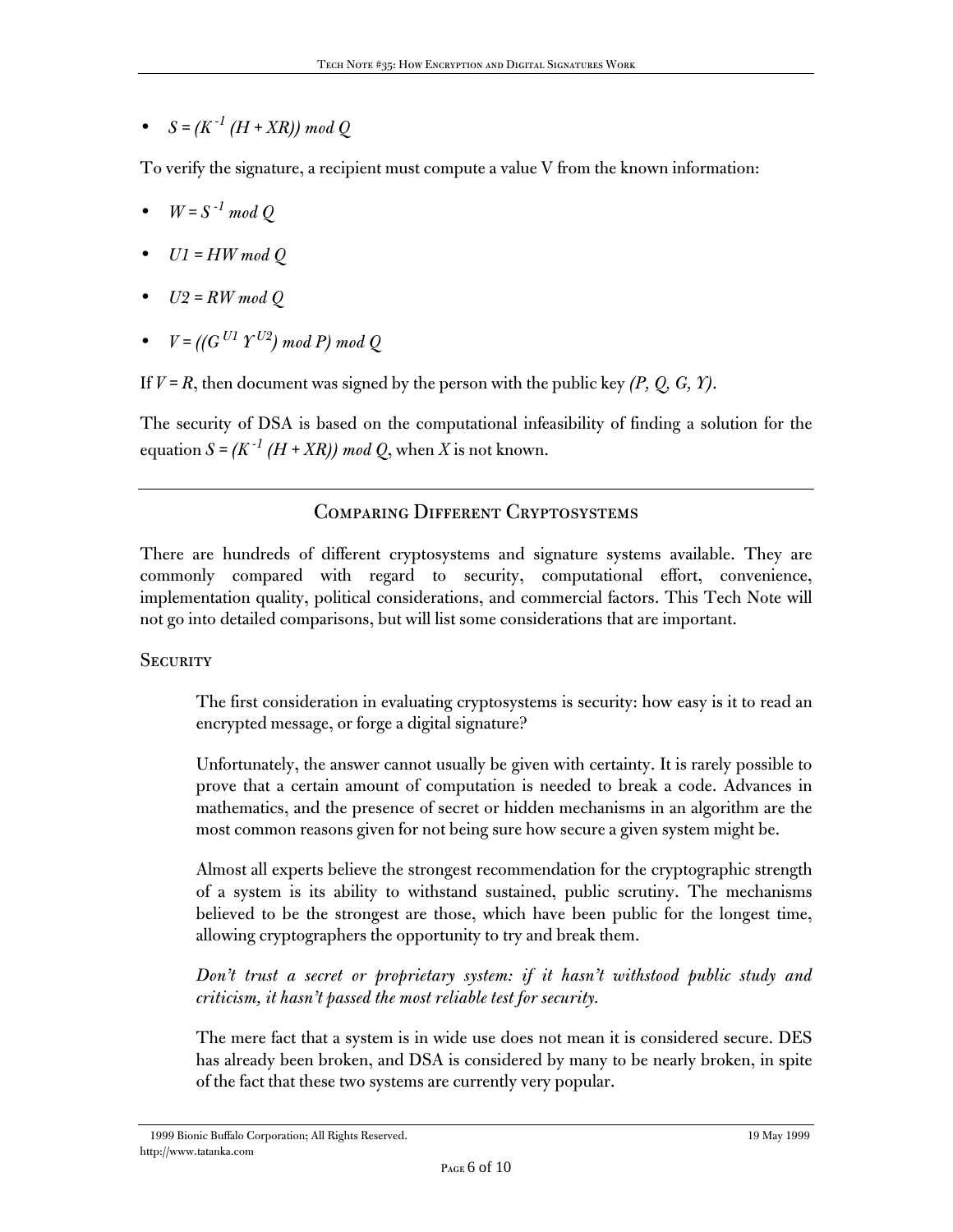The amount of security needed may also be determined by how long a message must remain secret. For example, a military battle plan might have no value after a certain period of time, or a financial transaction request might have no significance after the transaction has been completed. For these purposes, less security is required than for long-term needs, since an attacker would be required to break the code in a limited period of time and a weaker system might be sufficient.

#### COMPUTATIONAL EFFORT

The effort required to encrypt or decrypt messages can be considerable. In many cases, this is an important consideration. Some systems are more efficient or computationally economical than others.

Many cryptosystems are only marginally different from others, and in such cases the computational effort may be the deciding factor in choosing one system over the others.

#### **CONVENIENCE**

Public key systems have a significant advantage over symmetric key systems: keys can be exchanged without prior security. Strangers can freely exchange encryption keys, since they are public and need not be kept secret. When using symmetric keys, on the other hand, any exchange must be done secretly, since someone overhearing or intercepting the exchange will be able to decrypt subsequent traffic.

Sometimes, available software already uses certain methods, so it may be more convenient to use one of these methods.

#### IMPLEMENTATION QUALITY

Even when an algorithm is secure, a flawed implementation may render it unsafe. The worst part is that the user may have a false sense of security, which encourages him to take unwarranted risks in using the system.

The size or reputation of the vendor is no guarantee that the algorithm will be implemented correctly. Microsoft, for example, has released erroneous implementations of encryption algorithms.

As with the security of the algorithm itself, the strongest indication that the implementation is trustworthy is the availability of the source code. If the source code has been released, then public scrutiny will presumably find errors that might exist in the code.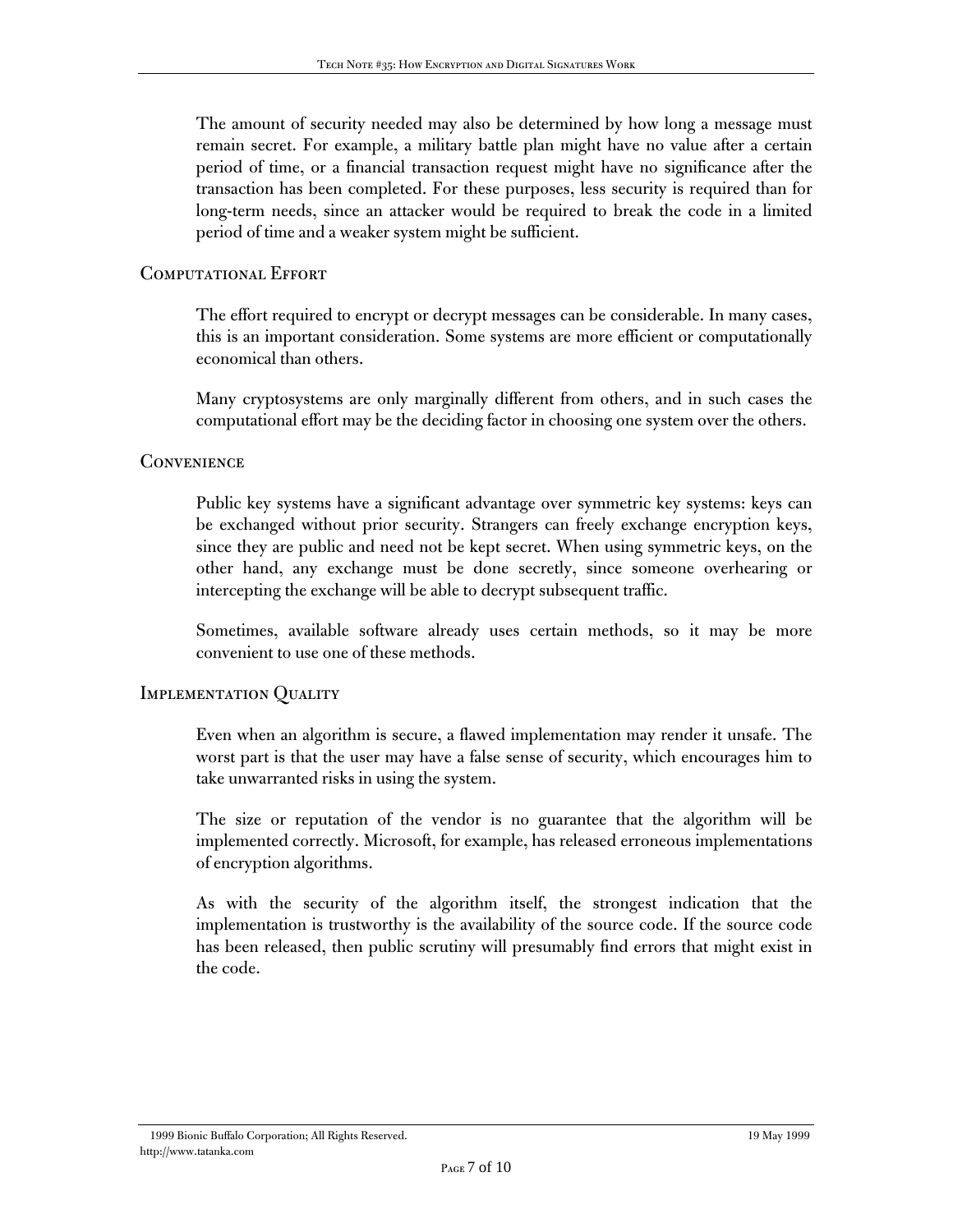#### POLITICAL CONSIDERATIONS

It doesn't take long to find that encryption is a highly controversial subject, restricted in many ways by laws and regulations. There is a conflict between the need for individual liberty and economic freedom, and a desire for governments to monitor their own citizens and the military and industrial activities of competitors.

Governments have at times encouraged the use of systems, which allow the governments themselves to decrypt traffic, which is another way of saying the systems are insecure. Even large vendors such as IBM have admittedly added secret mechanisms (known as *trap doors*) into commercial software, to allow U.S. Government decryption of message traffic.

Because of the large quantity of rumour and disinformation about these matters, it is important to trust no one completely. Once again, *public scrutiny is the most significant single indicator of how trustworthy a system might be*. If the algorithm hasn't been widely studied, and the source code isn't available, don't believe it.

Just because the encryption program itself can be studied, is not sufficient reason to believe it is secure. An operating system, for example, or a virus, can intercept key strokes input to an application, rendering any cryptosystem unsafe. Open systems, such as FreeBSD and Linux, which are built by the user from the sources, are considered the most secure platforms.

Because of export or import restrictions, the use of a foreign implementation (which has no problems with export) or a domestic implementation (which has no problems with import) might be preferred.

#### Commercial Factors

Some cryptosystems are patented, and the patents are not equally valid in all jurisdictions. For example, RSA is patented in the United States, but can be used freely in other countries. On the other hand, IDEA (a symmetric key system) is patented in Switzerland, but can be used freely in the United States.

Needless to say, the use of a patented system may entail royalties or other expenses, which would not apply to a system free of such restrictions.

There is also a considerable amount of lobbying by patent holders to include their algorithms into public standards, since it increases their revenue. The owners of the RSA patent have successfully worked to incorporate the RSA algorithm into various formal standards, making its use required for compliance.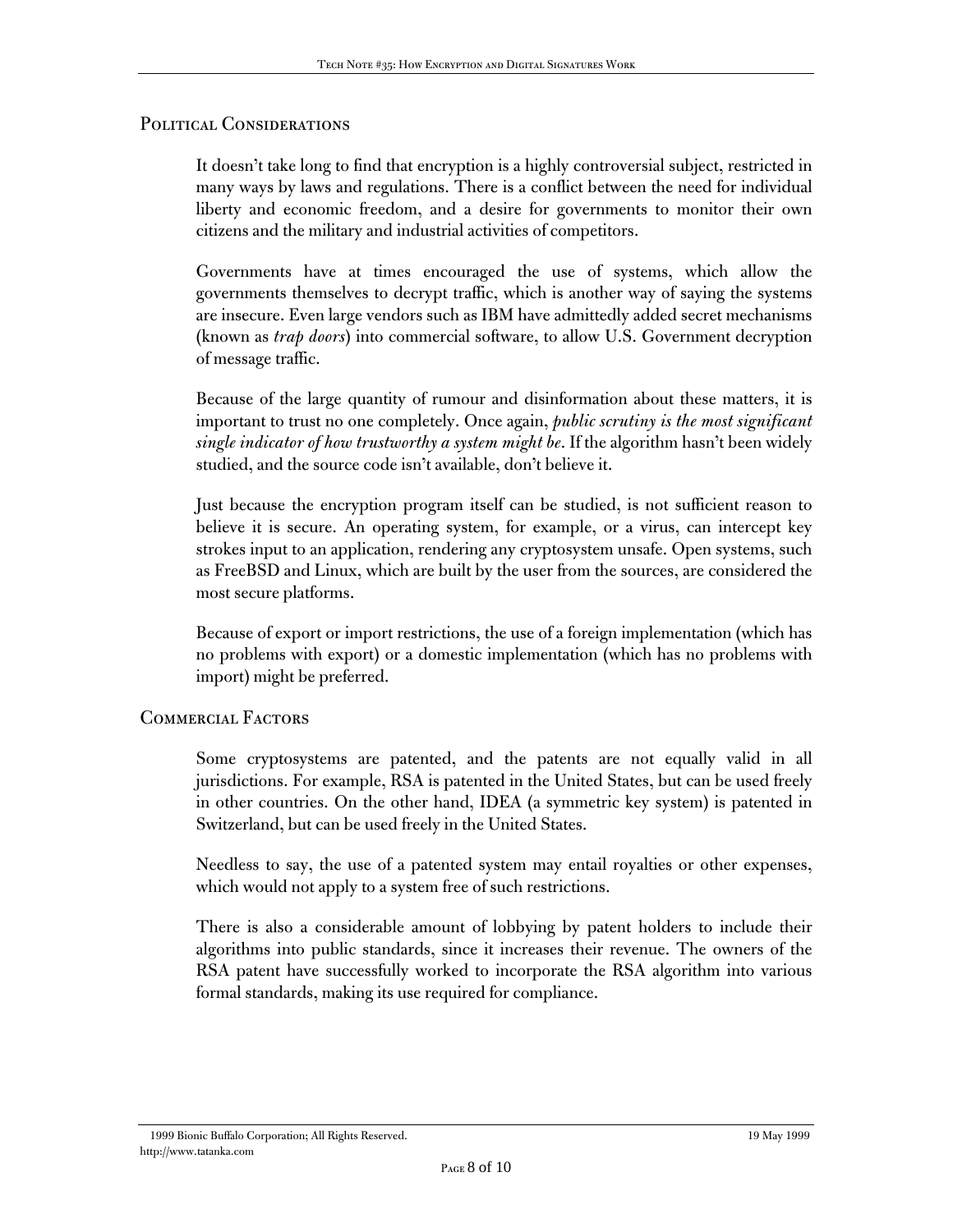## CERTIFICATES: WHOM DO YOU TRUST?

Digital signatures can assure that a document was signed by a person with a certain public key, but ultimately it may be important to know who that person is. Anyone can create a public key with common software, and say their name is X, their address is Y, and so on. How do you know if they're telling the truth?

There are two approaches to answering this question. Both involve *certificates*, which are digitally signed statements, which attest to the identity of a keyholder. The difference is in who issues the certificates.

One approach, used by PGP, allows anyone to vouch for anyone else's identity. It is up to the individual to decide whom to trust. The user must decide whom to believe, when a statement is made that a key belongs to a certain person. If someone you trust introduces someone else by vouching for the authenticity of his key, then you are more inclined to believe it than if you were introduced by a stranger. In the PGP approach, one person can sign another person's key, as a statement that the key belongs to the ostensive owner. The overall structure is called the *web of trust*.

The other approach, more favored by governments and other hierarchical entities, uses formal *certificate authorities* (or *CA*s). The root CA issues certificates of authenticity, after asking the applicant to present credentials such as driver's licenses, passports, or other such items. Usually, the CAs are organized in hierarchies; for example, a national government might operate a root CA, which accredits secondary CAs, which accredit individual users.

Technically, there is no inherent advantage to one approach over another. The choice should be based on practical - and philosophical - considerations. Certainly, it is possible to use both systems together.

### PUTTING THEM ALL TOGETHER

A typical scenario uses all three tools: symmetric cryptography, asymmetric cryptography, and digital signatures.

The common steps in a secure communication are:

- 1. Exchange public keys, so it is possible to send secure messages between the users.
- 2. Generate a pseudo-random session key, which can be used by symmetric cryptosystems.
- 3. Using asymmetric (public key) cryptography, share the secret session key.
- 4. Switch to symmetric cryptography, using the secret session key. The switch to symmetric cryptography is done, because the computational burden is lower than with public key cryptography. The initial public key may be used only to exchange session keys, or it may be more permanent.